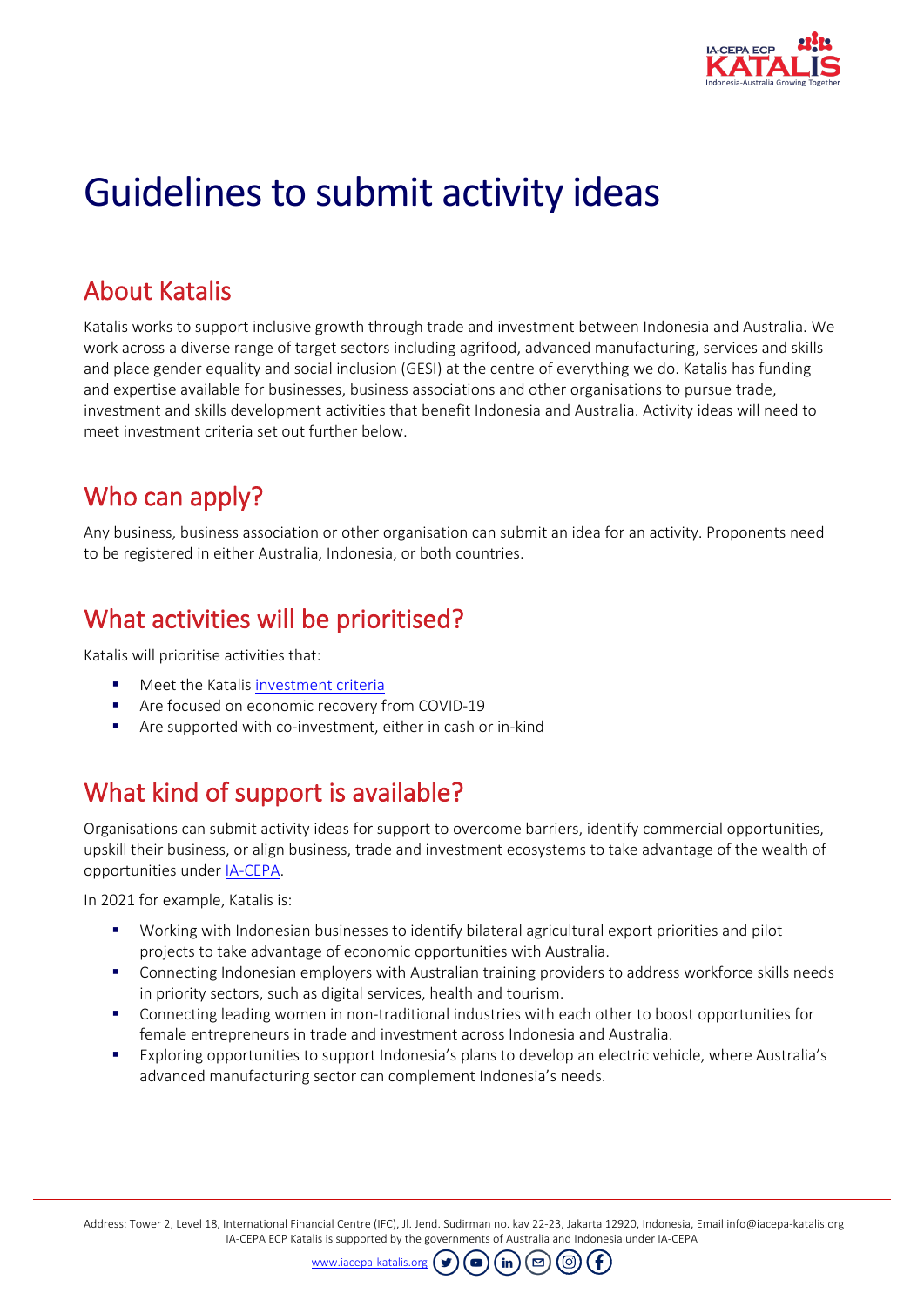

The following provides an indicative guide of potential activities that could be funded or supported.

| <b>Market Access</b>                                                | Market Integration                                                                                                                                                                                                              | Skills for recovery                                                                                                                               |
|---------------------------------------------------------------------|---------------------------------------------------------------------------------------------------------------------------------------------------------------------------------------------------------------------------------|---------------------------------------------------------------------------------------------------------------------------------------------------|
| • Policy and regulatory<br>analysis and advocacy<br>Market research | Value chain analysis<br>Feasibility studies<br>Scoping studies and business<br>opportunity assessments<br>• Networking and partnership brokering<br>■ Technical assistance on standards and<br>conformity assessment procedures | Industry training and<br>capacity building<br>Skills exchange and industry<br>skills development<br>Education and vocational<br>training linkages |

### What information is required?

The submission form has 36 questions and is broken down into nine sections:

- 1. Lead organisation details
- 2. Partner organisation details (if applicable)
- 3. Sector
- 4. Location of activity idea
- 5. Marketing
- 6. Activity details and risks
- 7. Support/investment required
- 8. Katalis investment criteria
- 9. Monitoring and evaluation.

Sections 1 through 5 are general administrative questions, while questions 6 through 9 require more detailed information – further explanation of what to expect from these questions is provided below.

#### Activity details and risks

This section will ask you to advise the proposed start and end date of your activity, and will give you up to 200 words per question to explain each of the following:

- The business problem you want to help overcome with your activity idea.
- The support needed, and how this support will help overcome the above problem.
- Any potential project risk(s) and the steps you would take to minimise these risk(s).

#### Support required

This section will ask you to identify (via checked box options) what type of activity you are seeking support for, and how much you estimate the activity will cost. You will also be asked if you are willing to co-fund the activity and if so, what percentage of the activity you plan to fund.

#### Meeting the Katalis Investment Criteria

This section asks you to explain how your idea satisfies Katalis's investment criteria. You will have up to 200 words to address each criterion, as outlined here:

- 1. Maximises outcomes from IA-CEPA: What commercial outcomes is the activity expected to deliver? What is the business case for the activity? What is the potential return on investment? (Click [here](https://www.iacepa-katalis.org/about-katalis/#about-katalis) for the key benefits of IA-CEPA).
- 2. Includes financial or in-kind co-contribution from the proponent: Katalis will prioritise activity ideas with financial or in-kind co-contribution. Please provide details regarding your co-contribution.
- 3. Mutually beneficial to Indonesia and Australia and aligned with bilateral and/or regional interests: Does the activity support 'win-win' bilateral commercial opportunities? Please detail who the direct and indirect beneficiaries will be of your activity and if they are in Indonesia or Australia. What broader economic, social or public benefit (if any) are you expecting beyond the commercial outcomes identified?

Address: Tower 2, Level 18, International Financial Centre (IFC), Jl. Jend. Sudirman no. kav 22-23, Jakarta 12920, Indonesia, Email info@iacepa-katalis.org IA-CEPA ECP Katalis is supported by the governments of Australia and Indonesia under IA-CEPA